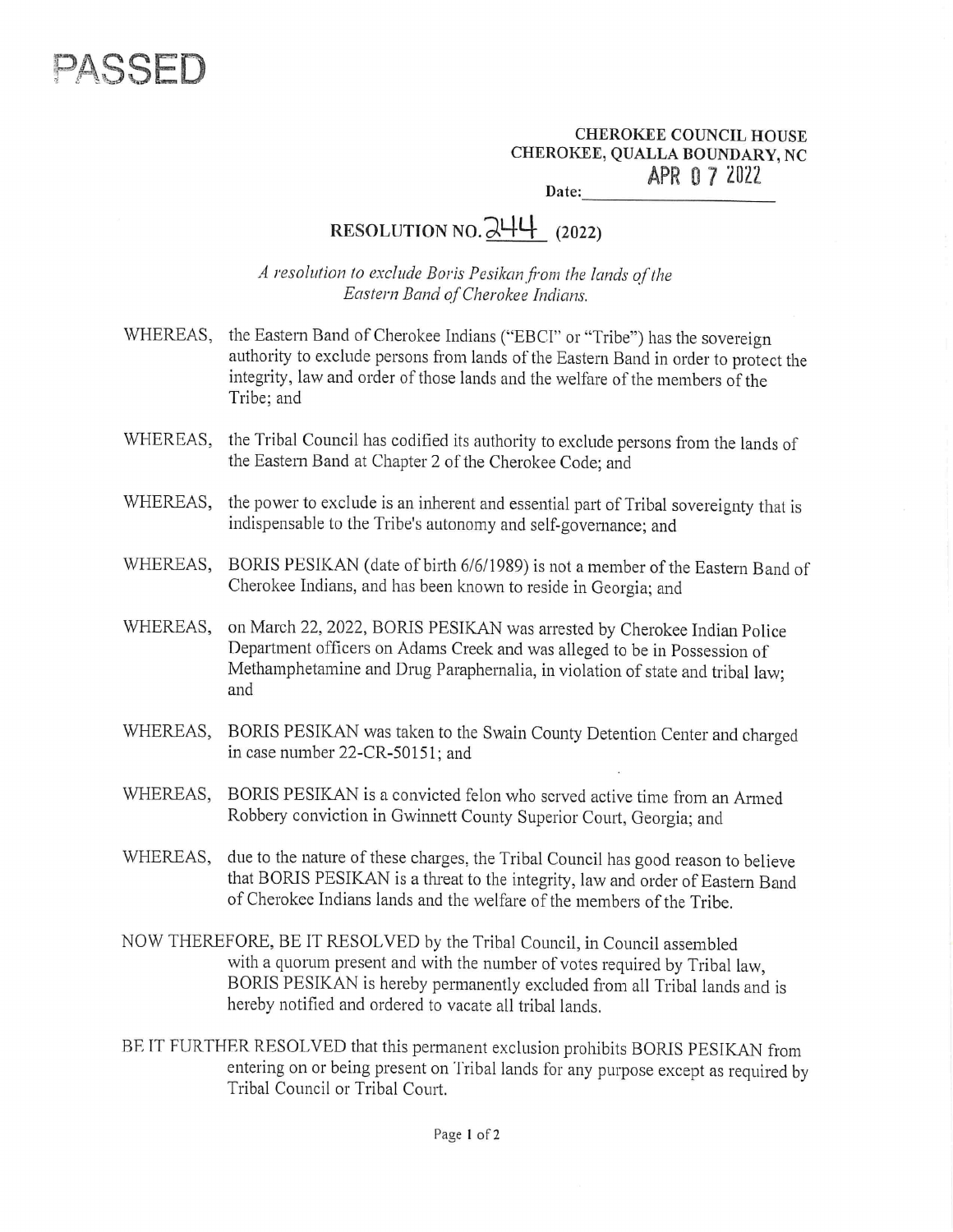BE IT FURTHER RESOLVED that if BORIS PESIKAN is found improperly on Tribal lands at any time after the effective date of this resolution he shall be treated as a trespasser and appropriate legal action shall be taken again

BE IT FINALLY RESOLVED that all resolutions inconsistent with this resolution are rescinded and that this resolution shall become effective when ratified by the Principal Chief. 2

Submitted by the Chief of Police of the Cherokee Indian Police Department pursuant to Cherokee Code Chapter 2.

 $\tilde{\mathbf{3}}$